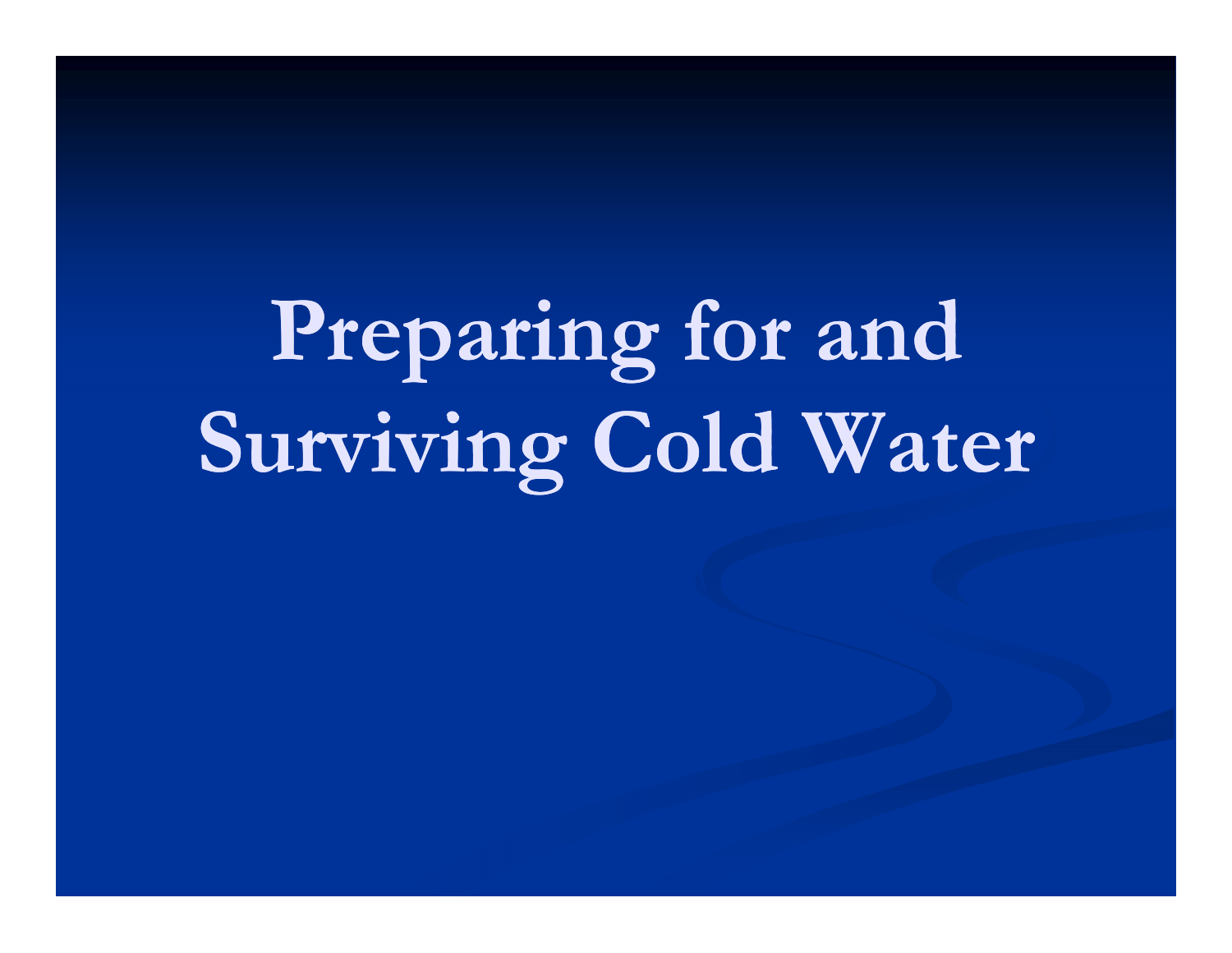#### **Statistics**

- $\Box$  January 2006 – November 2008
	- П Nationally, 75% paddle sport deaths: No PFD *[ACA]*
	- п 36 boaters and paddlers died on Maine's waters.
		- $\blacksquare$  The youngest were 18, 19, 21 and 23 years of age - **89% were over 30 - 64% were over 50.**
		- $\blacksquare$ Age Distribution:
			- п.  $3 - 30s$
			- $\blacksquare$  6 40s
			- $\blacksquare$  8 50s
			- $8 60s$
			- $\blacksquare$  6 70s
			- .  $1 - 80s$

*[USCG Recreational Boating Fatality Statistics]*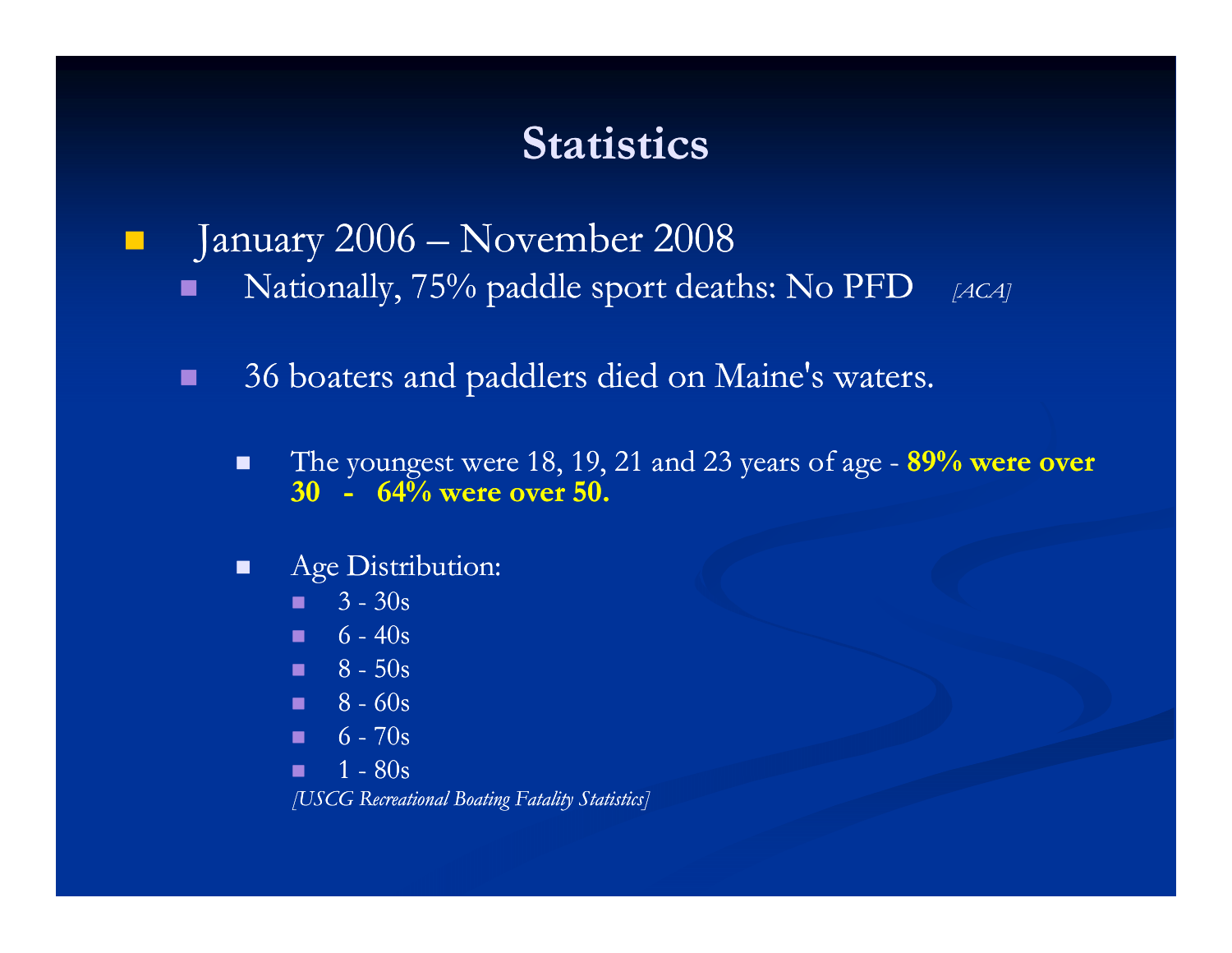#### **Statistics**

- Water between  $70-79$  degrees F:  $8\%$  of accidents were fatal
- Water under 59 deg. F : 59% of accidents were fatal

*[USCG Drowning Report]*

- More Statistics:
	- . **60% drowned in water under 50 degrees F**
	- . **34% drowned in water between 50 – 68 degrees F degrees**
	- ш 43% were less than 6 feet from safety
	- П **90% were not wearing life jackets**

*[Lif g yy e Savin Saving Society Study 2007]*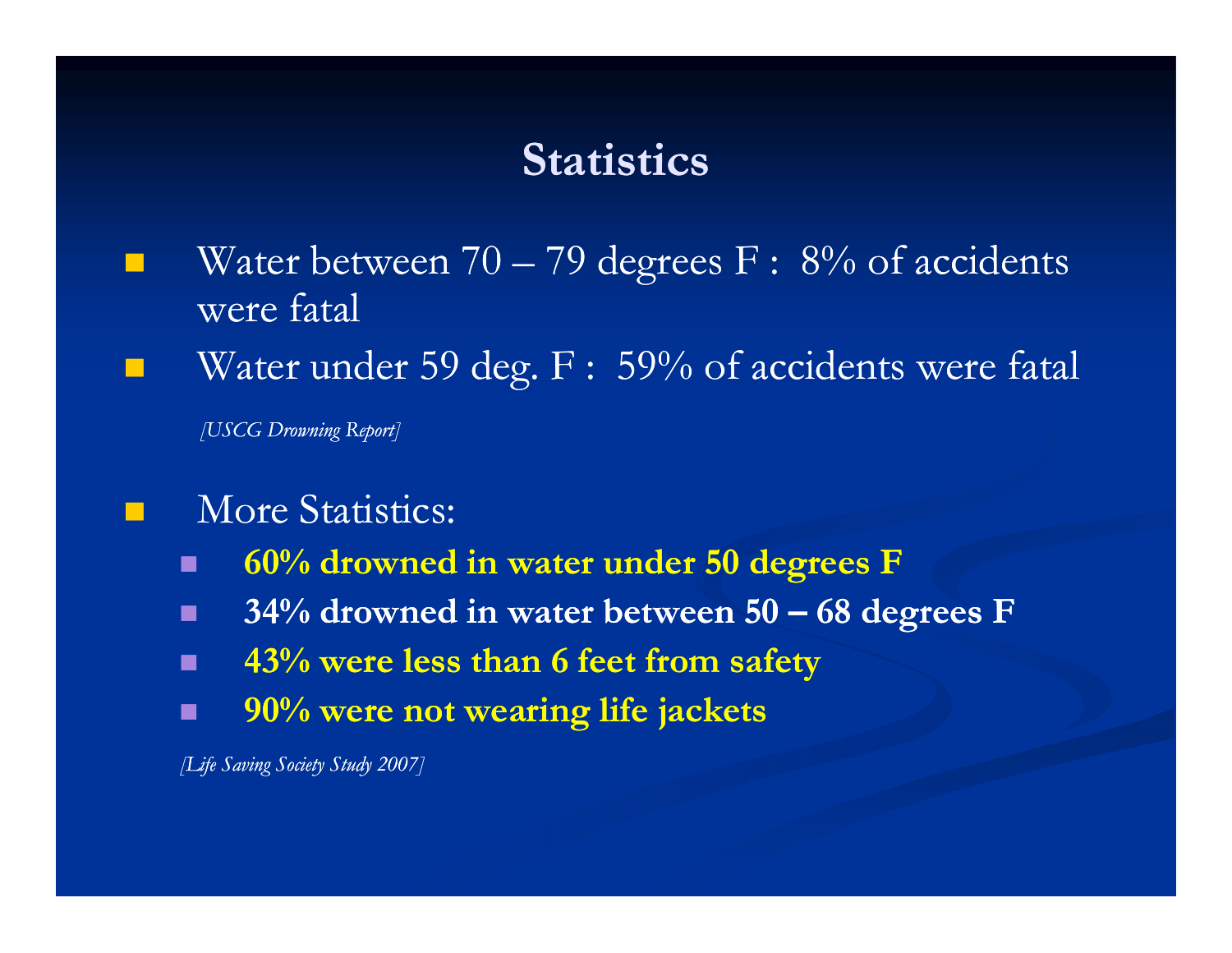#### $Two\ Common\ The$

 $\blacksquare$  Without a PFD you have little chance managing a cold water immersion

 All paddlers are between swims . . . Plan ahead an d prepare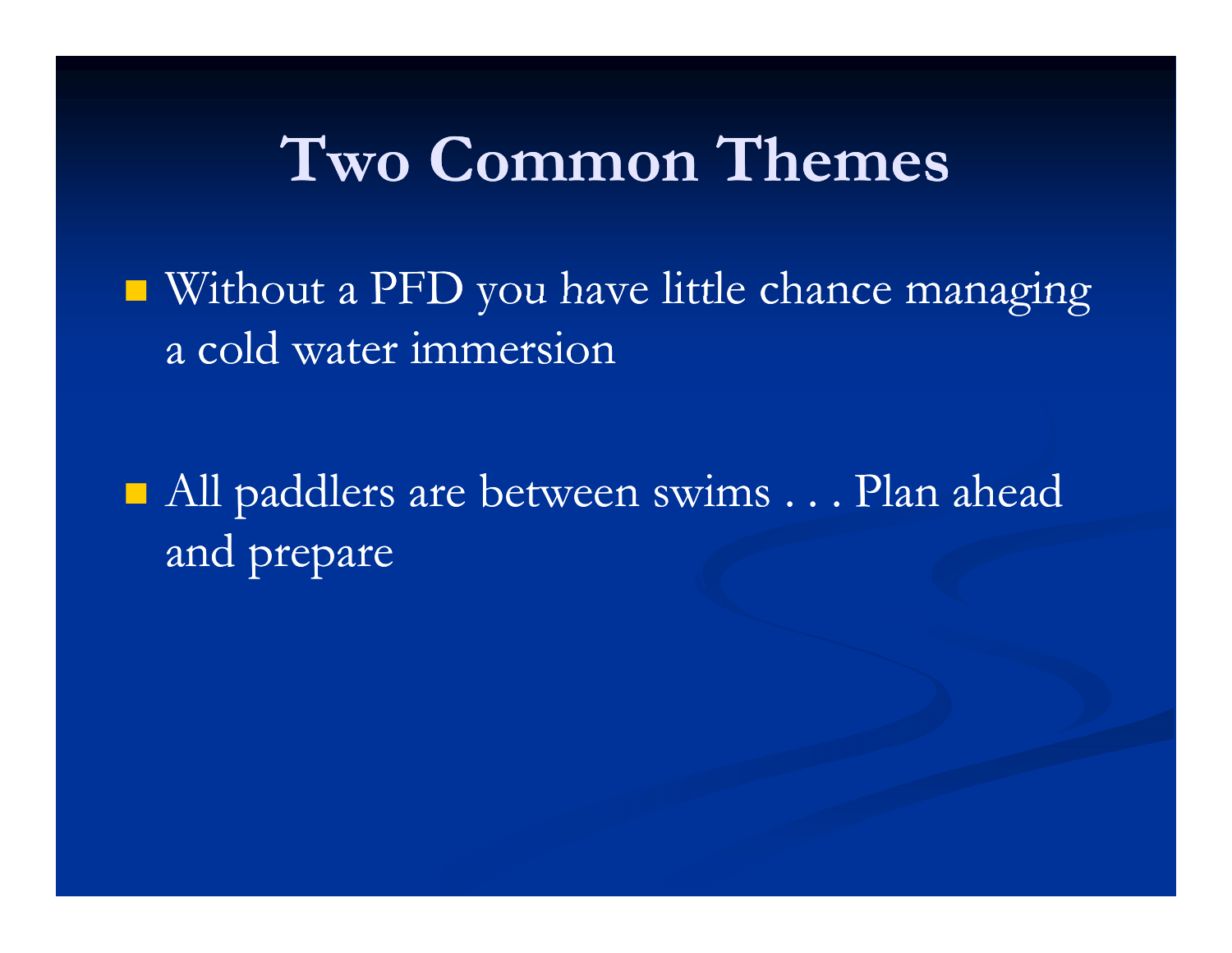#### **A Common Question Question**

■ What is the biggest risk associated with cold water?

■ People always answer "Hypothermia" ; in fact, a drop in core body temperature is not immediate ...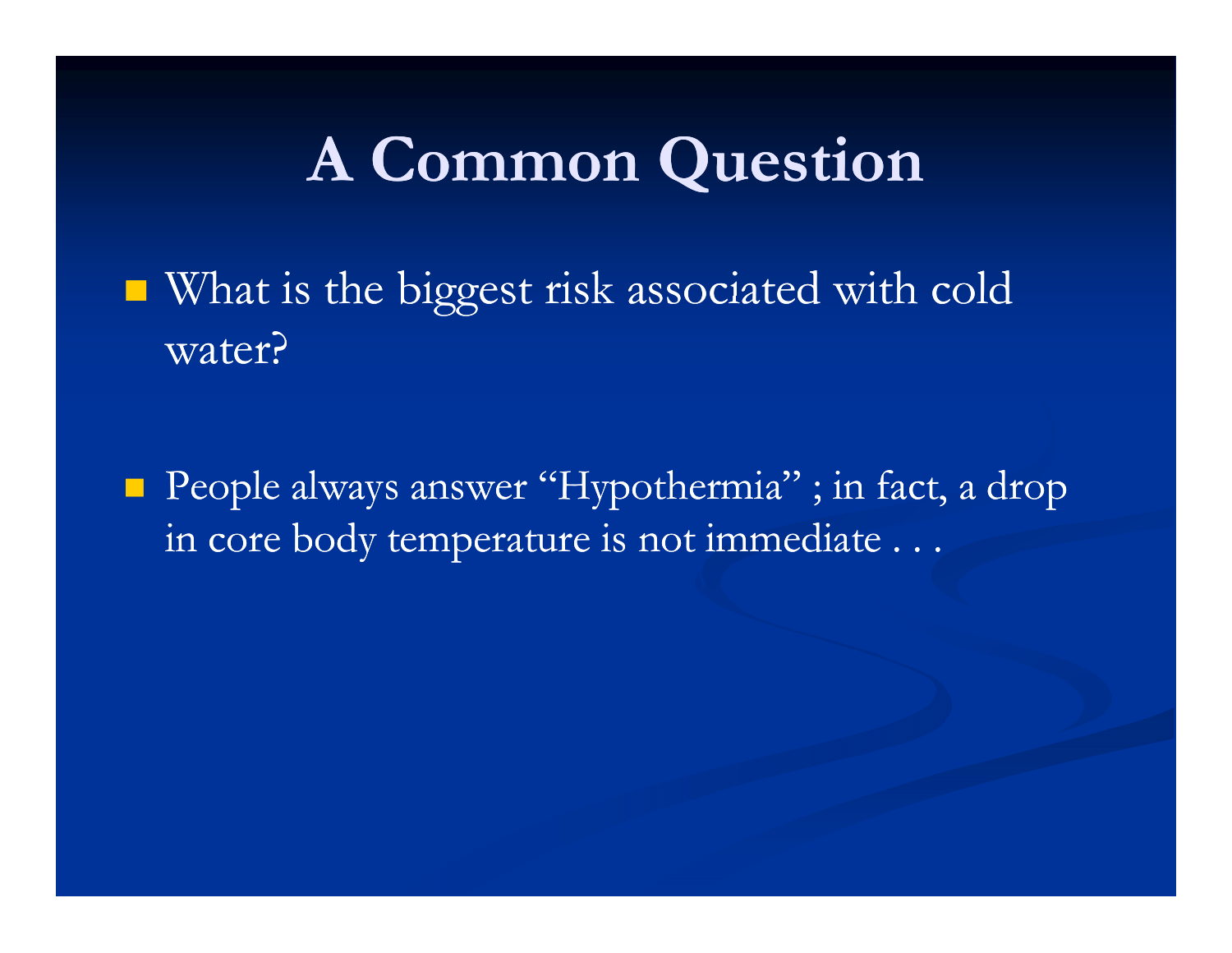#### **The 1 –10 -1 Concept 1**

- A new way of looking at the cold water experience.
- **1** minute Cold Water Shock
- 10 minutes Cold Water Incapacitation (Swim Failure)
- 1 hour Unconscious from Hypothermia

The time will vary based on the water temperature but the concept is *the same. 60 deg. water is much different than 35 deg. water!* 

[1-10-1 Credit : RADM Alan Steinman USPHS(Ret) and Gordon Geisbrecht, Ph.D, University of Manitoba "The Four Stages of Cold Water Immersion" ]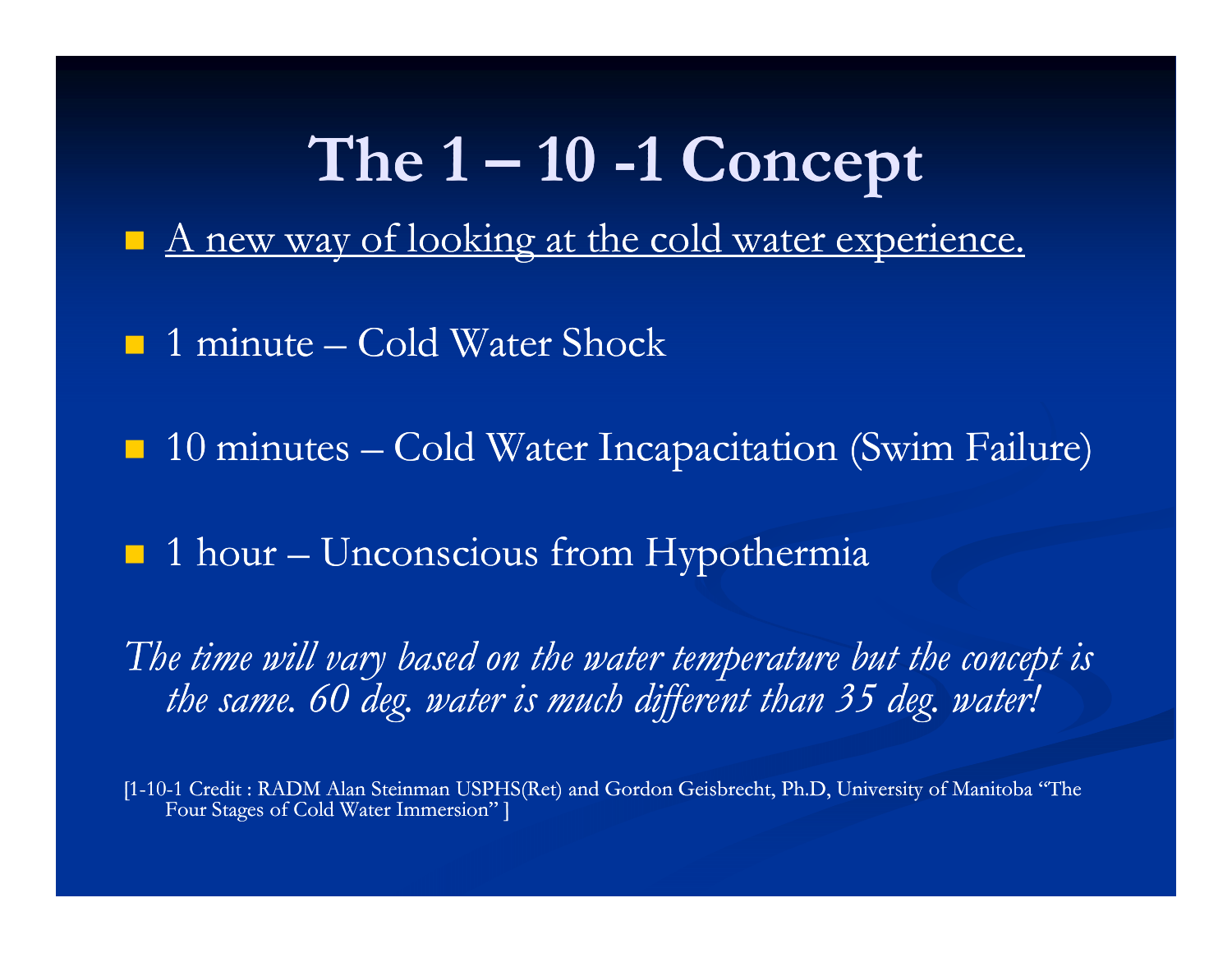#### **The 1 –10 – 1 Concept**

**1** 911 – Remember 1-10-1

■ So . . . with all this death, shock, and incapacitation . . . where is the fun?

**Plan ahead and prepare!**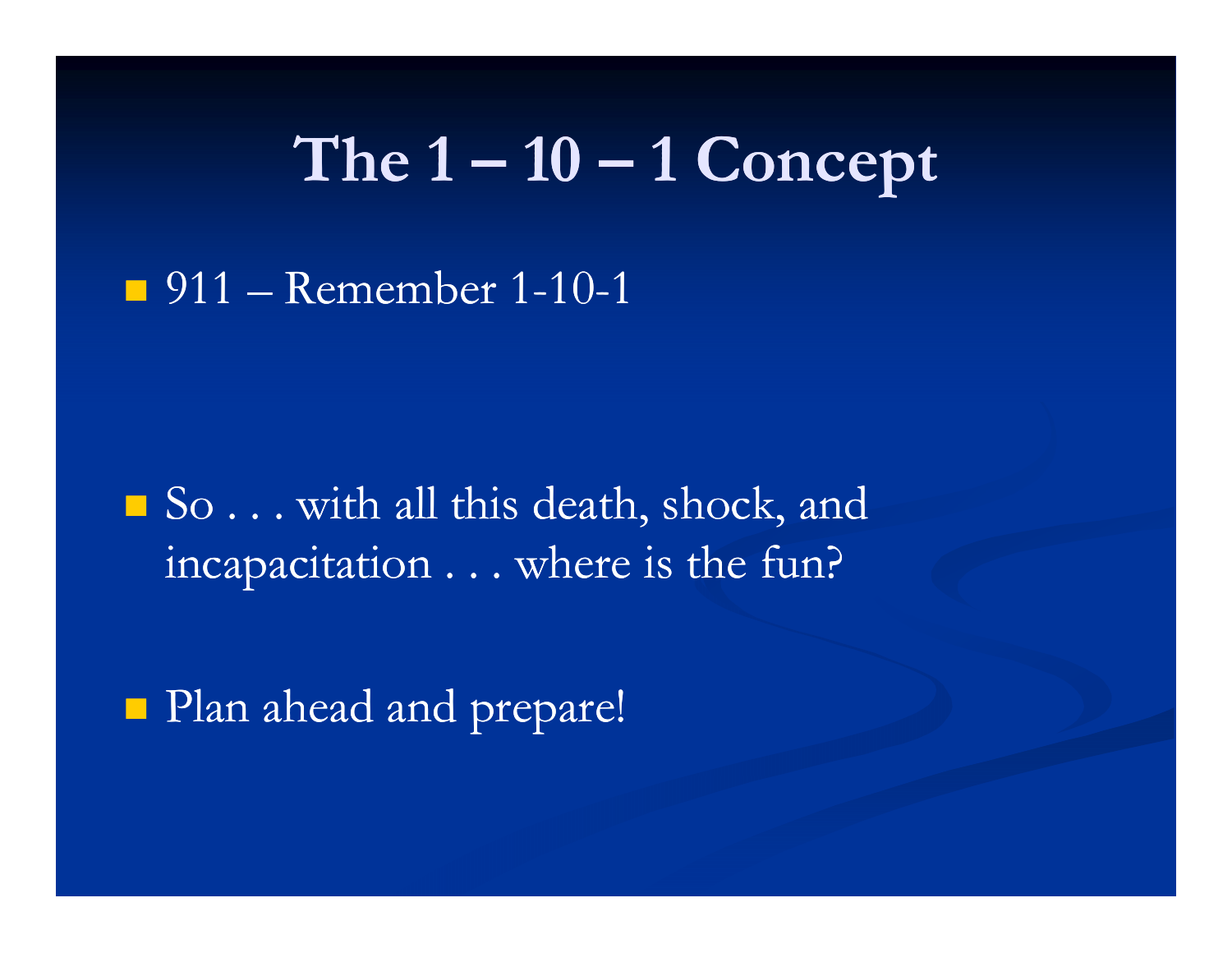### **Cold Water Shock (1)**

- $\blacksquare$  Cause: The sudden contact of the skin with cold water.
- **Symptoms:** 
	- **Gasping**
	- $\blacksquare$  Hyperventilation
	- Cold/pain
	- Inability to Control Breathing to Swim
- $\blacksquare$  Duration:  $0-2$  minutes (it will pass)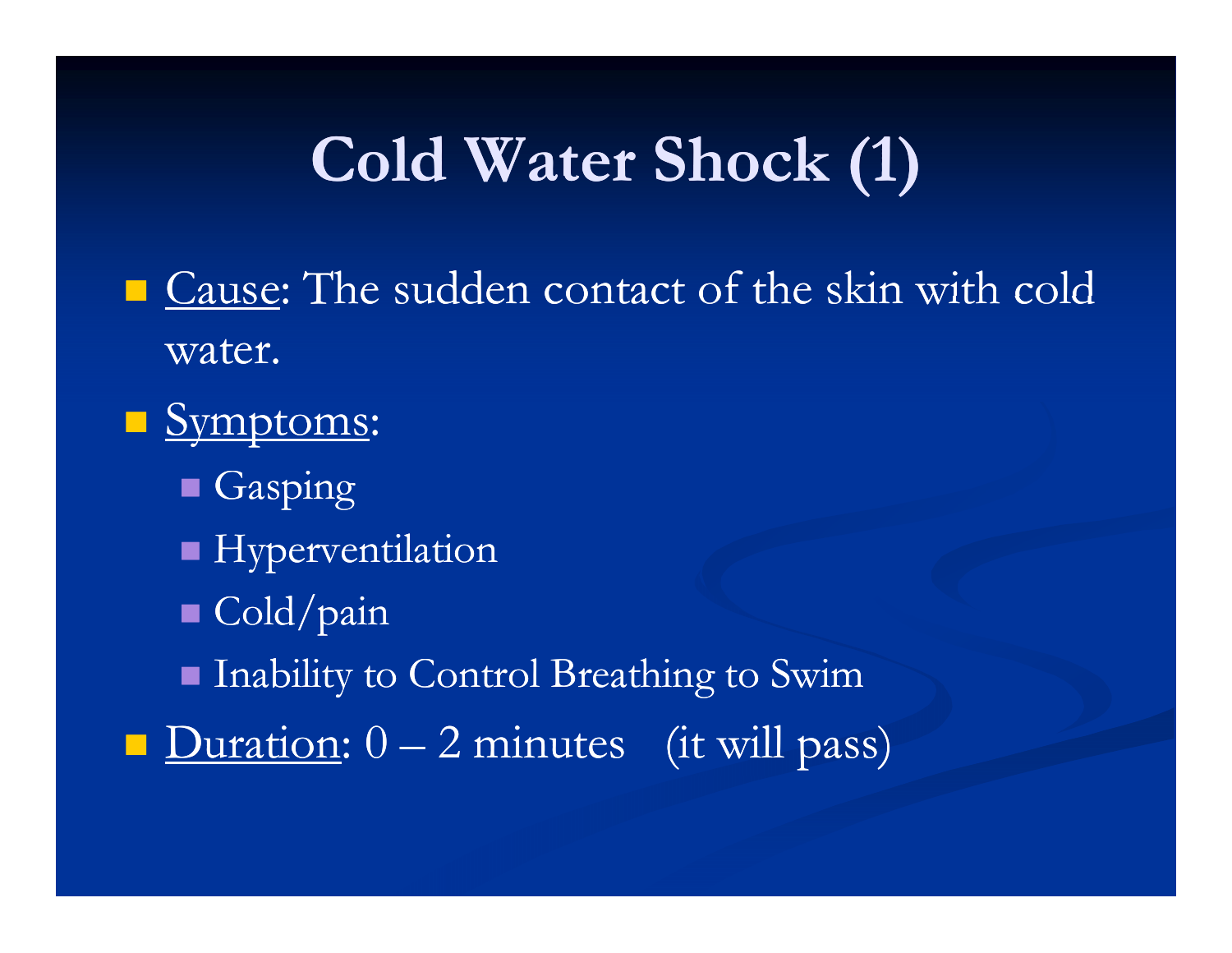### **Cold Water Shock (1)**

*Be Prepare d*

Be mentally ready to take a swim!

■ Wear a PFD.

**Dress for immersion or at least in layers** 

Try and keep your head above water.

 Understand that in time this will pass and you will be able to get your breathing under control.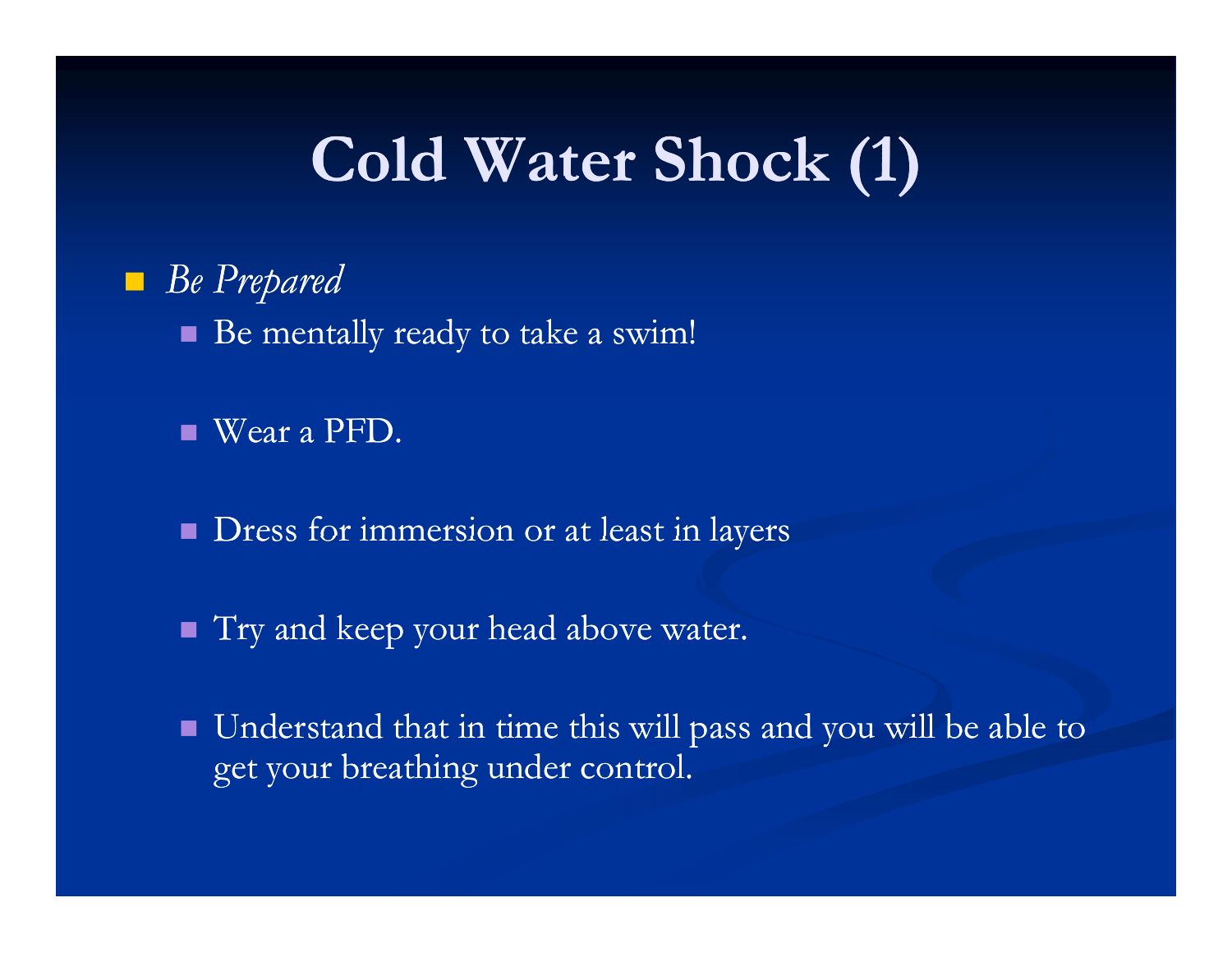**Example:** Immersion, in water the body loses heat 27 times faster than in air

**Symptoms:** 

- $\blacksquare$  Cold/pain -> numbness, loss of dexterity
- $\blacksquare$  Exhaustion
- Joint stiffness, reduced muscle control
- Swim failure
- **D**uration: 3 15 minutes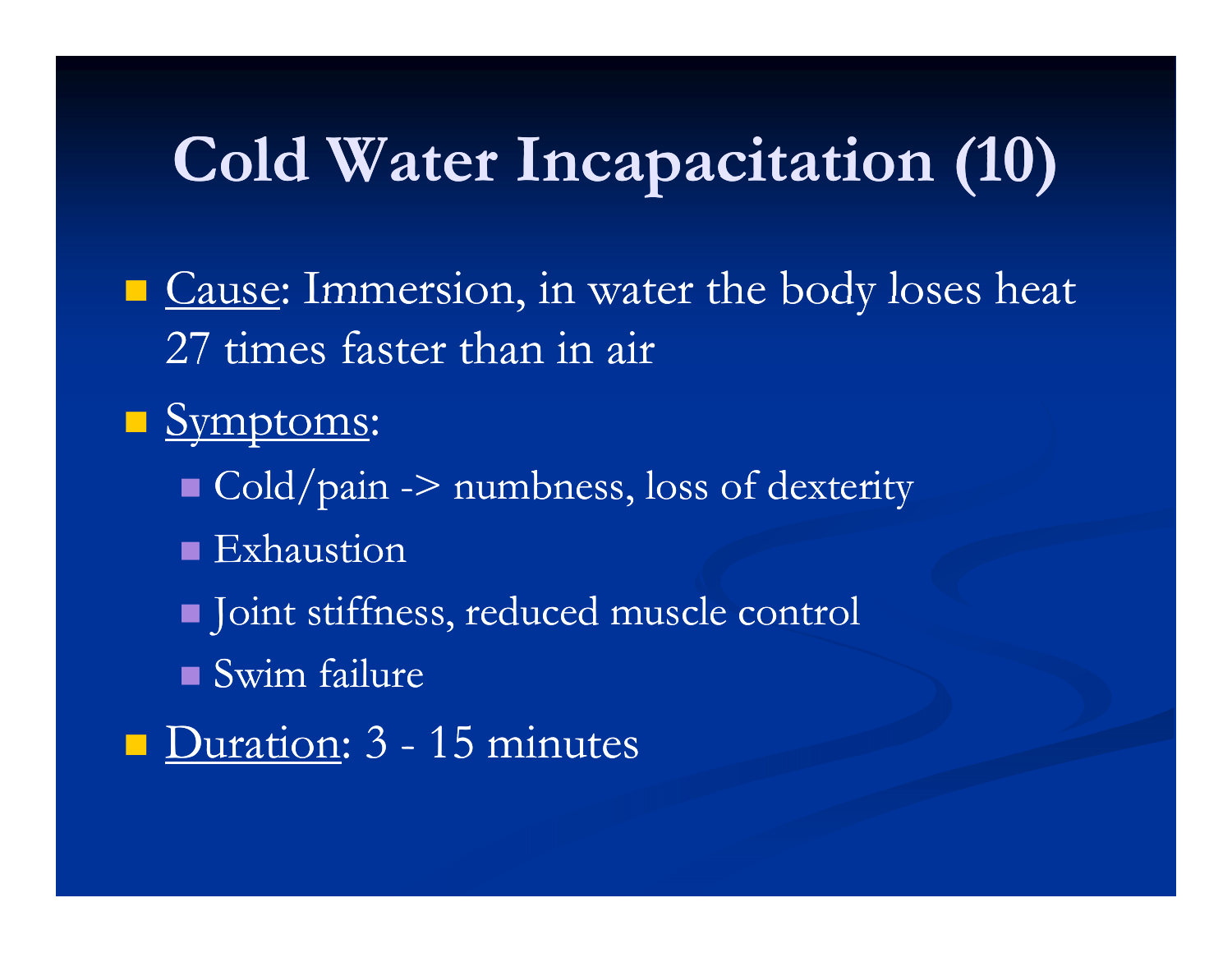#### *Be Prepared*

Wear a PFD. The only way to survive swim failure.

Practice self and group rescues. The clock is ticking ...

- Try and get body out of water. Climb on your boat!
- lacktriangleright This is the time to recover, rescue, summon assistance, or as last resort, swim.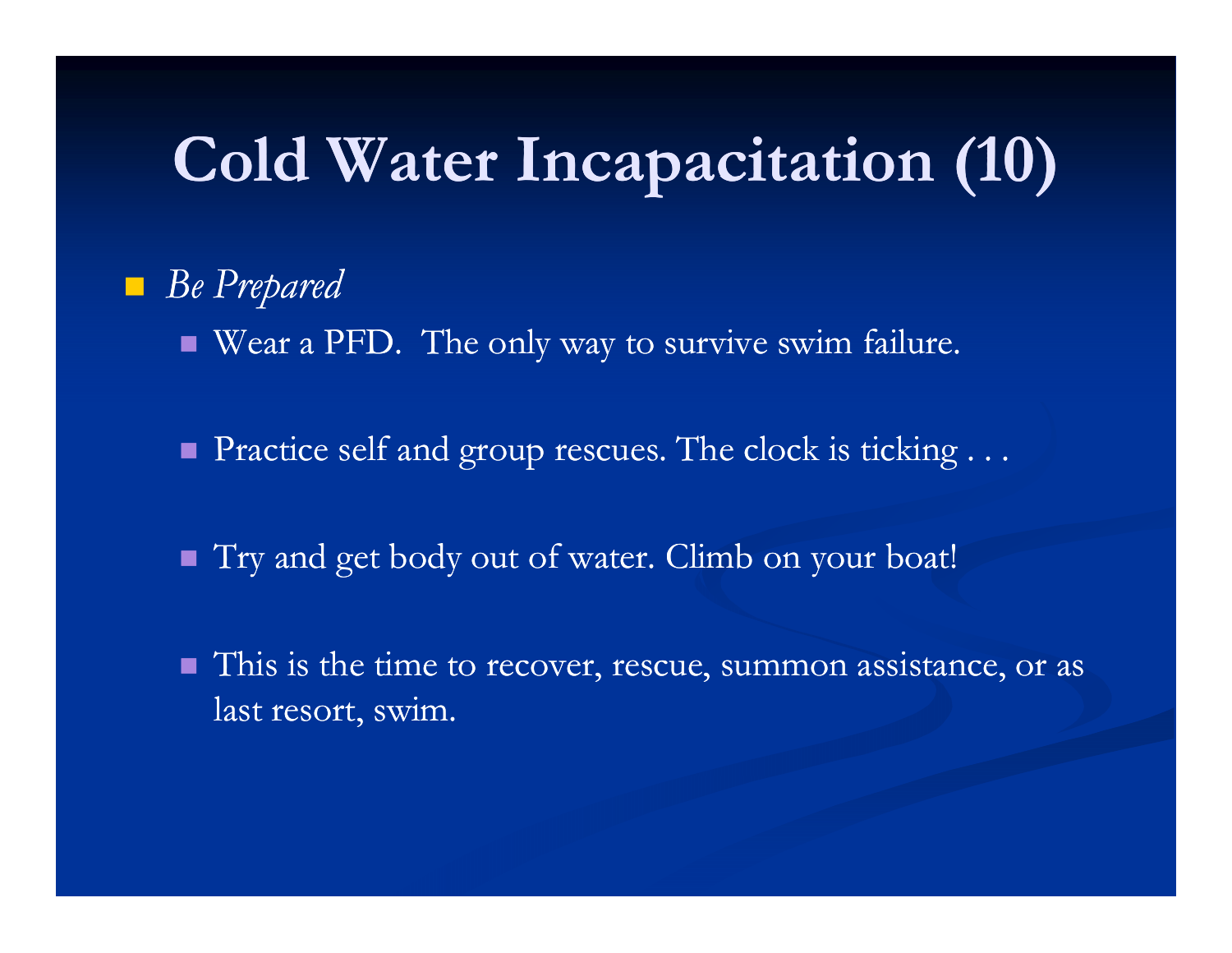#### *So when do you swim . . .*

- Wearing a PFD
- Likelihood of rescue is low (no witness, no comms.)
- $\blacksquare$  Close to a place of safety a 'swim-able' distance
- $\blacksquare$  Not able to get out of water by climbing onto boat or other objec t
- **Moving water**

*[NASBLA – Small Craft Advisory Jan-Feb 08]*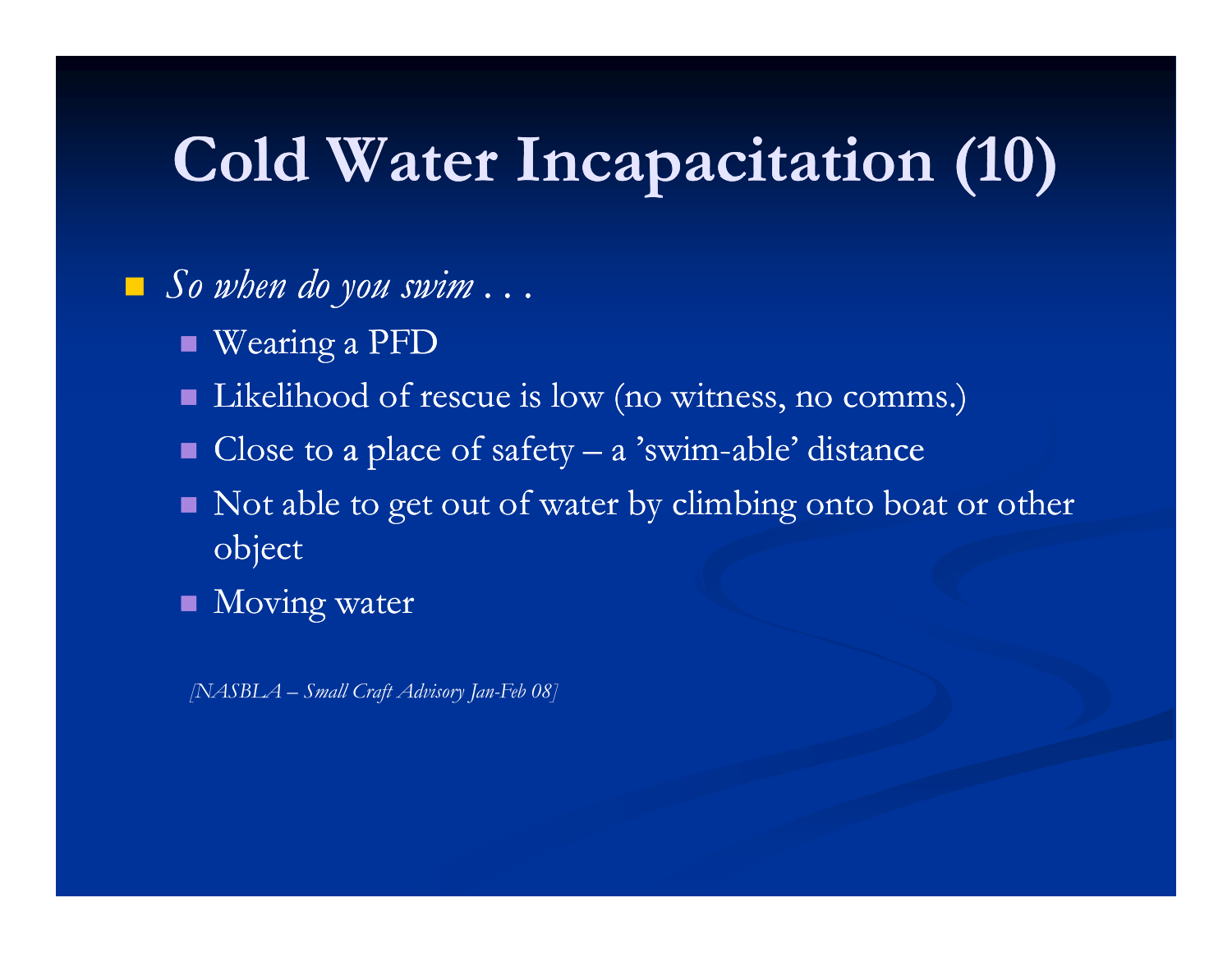#### $\blacksquare$  So when do you  $NOT$  swim  $\ldots$

- When NOT wearing a PFD
- Likelihood of rescue is high (group, comms., witness, position, float plan)
- $\blacksquare$  Not close to a place of safety –
- $\blacksquare$  Able to get out of water by climbing onto boat or other object
- Rough water
- When you must leave a place of safety (shore)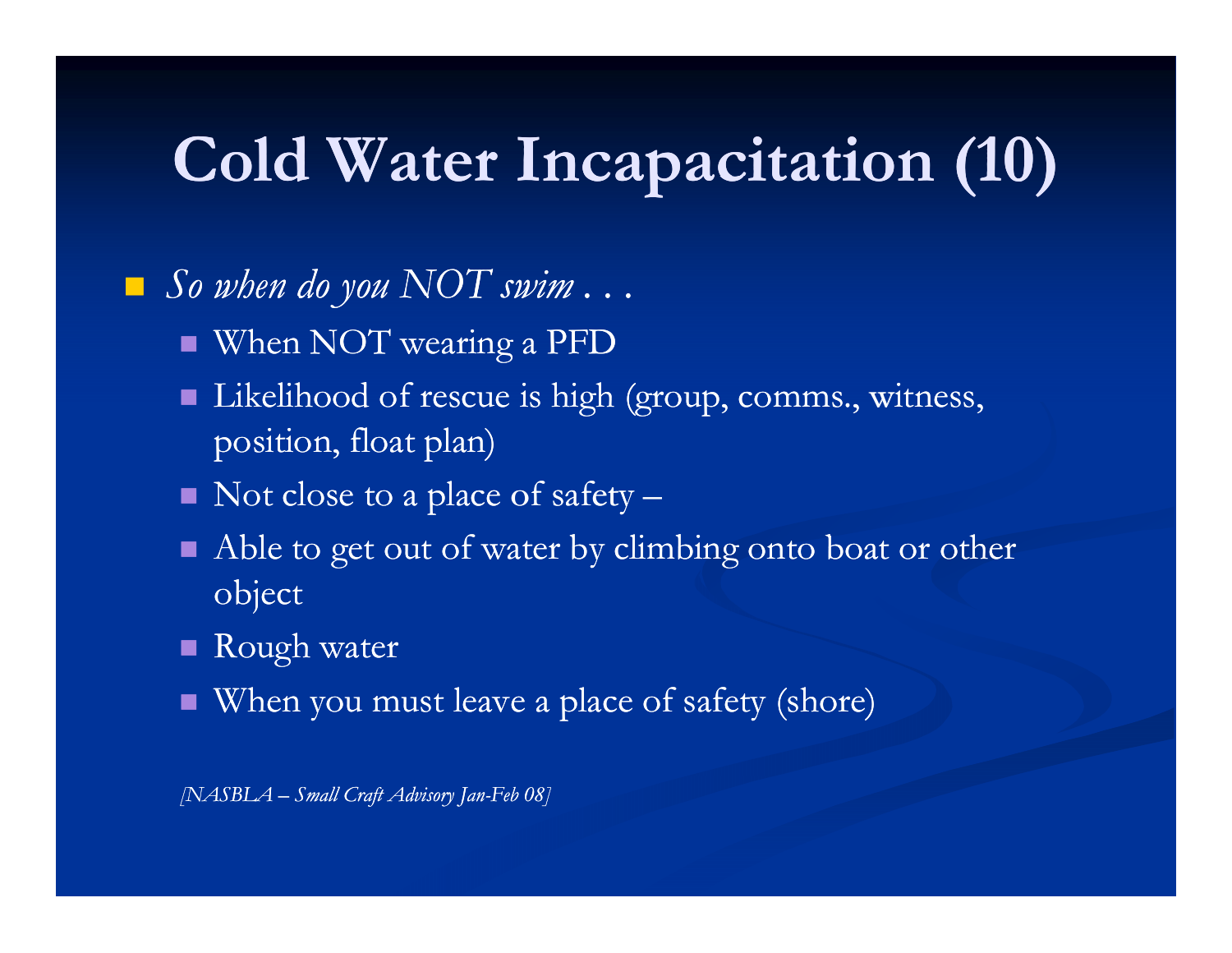$\Box$ Cold Water Incapacitation is also called 'Swim Failure'

 $\blacksquare$  Be prepared . So you don't have to fail  $\ldots$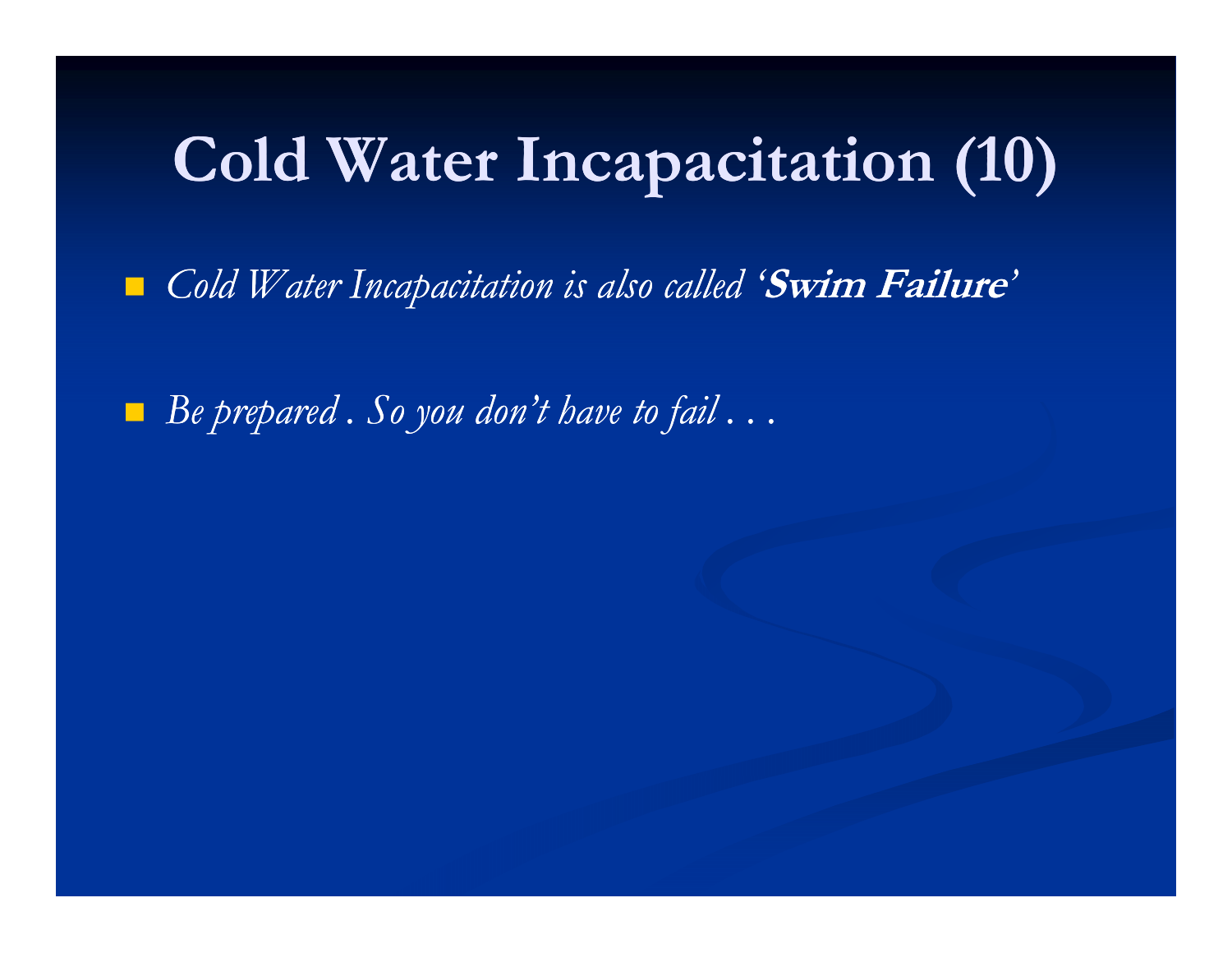# **Hypothermia (1)**

■ Cause: Normal body temperature drops below 98.6 deg. F

#### $\blacksquare$ Symptoms:

- 97 deg. shivering, judgment changes
- $\blacksquare$  95 deg. worse shivering, decrease in fine motor skills
- 93 deg. increased shivering, decrease in gross motor skills (can't walk safely, more prone to injury)
- 92 deg. "umbles" mumble, stumble, bumble. Cannot fix problems themselves
- $\Box$  90 deg. shivering convulsions, fetal position
- 88 deg. metabolic icebox of doom 6-8 bpm, 2 rpm *[Solo]*
- Duration: 20 30 minutes +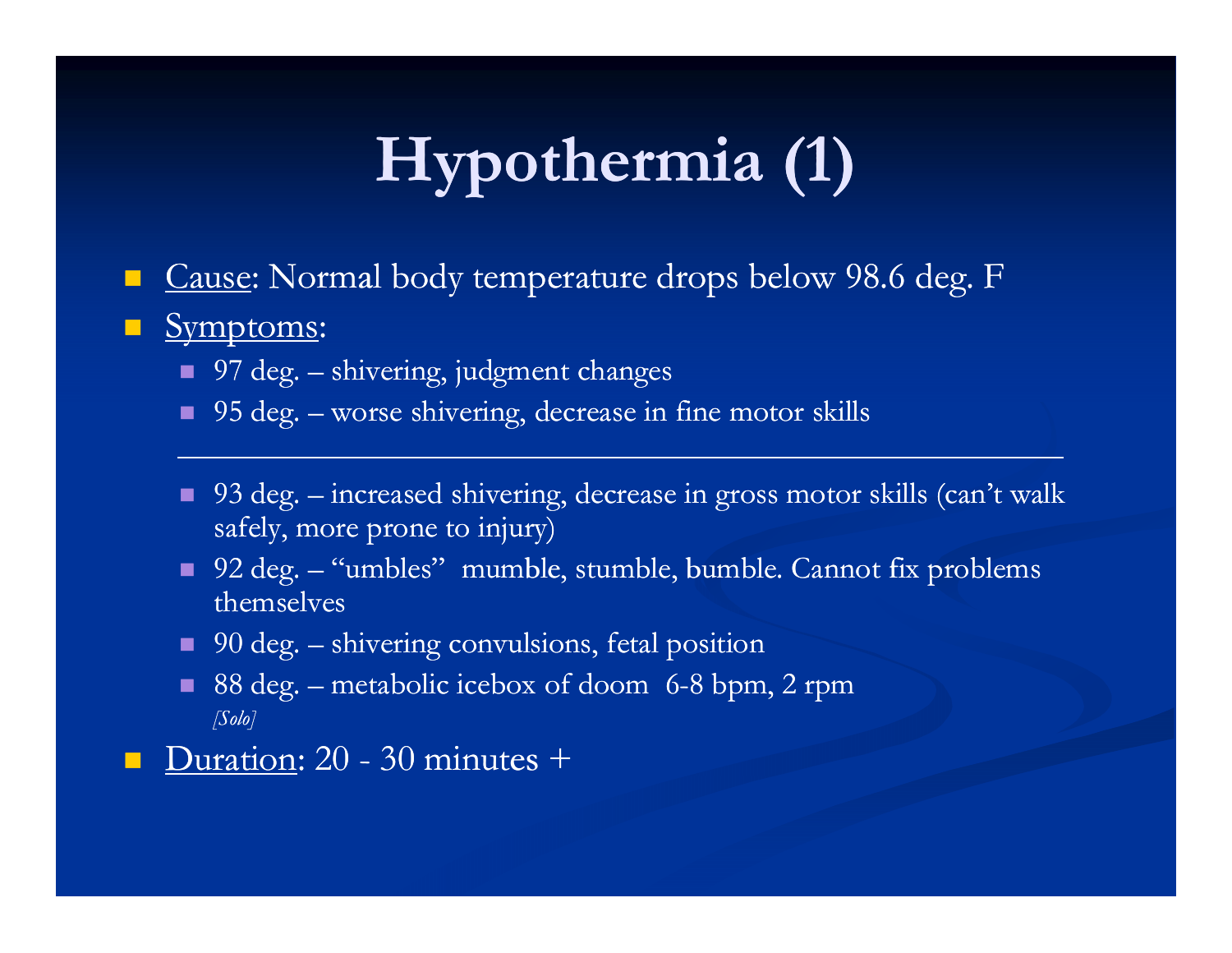# **Hypothermia (1)**

*Be Prepared*

 Wear a PFD. Huddle and HELP (Heat Escape Lessening Position)

Positive mental attitude

 $\blacksquare$  Know the first-aid skills for minor Hypothermia, the risks of severe Hypothermia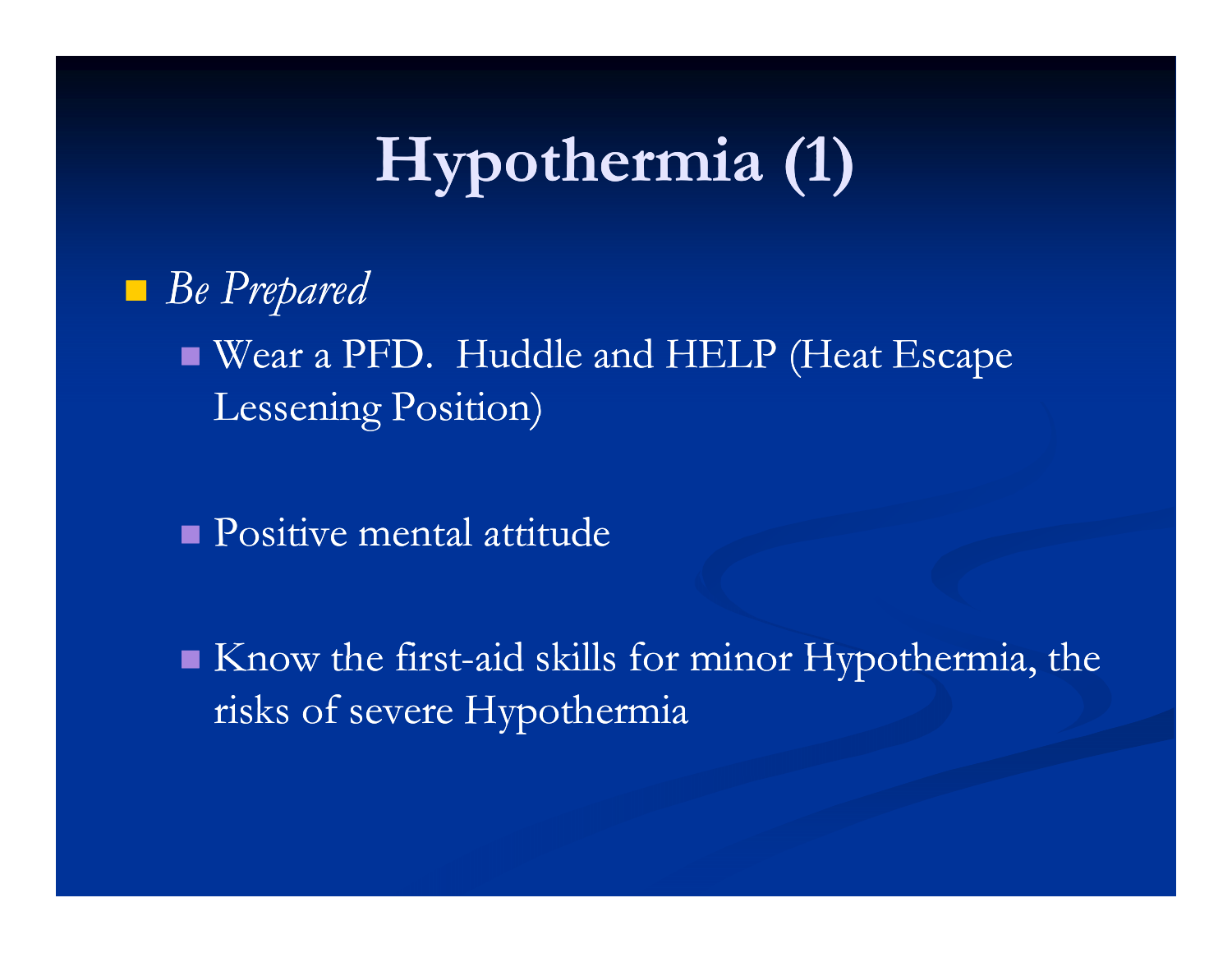# **Hypothermia (1)**

- *Be Aware*
	- $\blacksquare$  Minor Hypothermia can be treated very successfully with re- warmimg, warm drinks, food, etc...
	- Severe Hypothermia requires significant intervention by trained medical providers
		- Victim handled gently, horizontally, high risk of cardiac impact
		- **C**ore re-warming first
	- With Hypothermia, you are not dead until you are warm and dead ...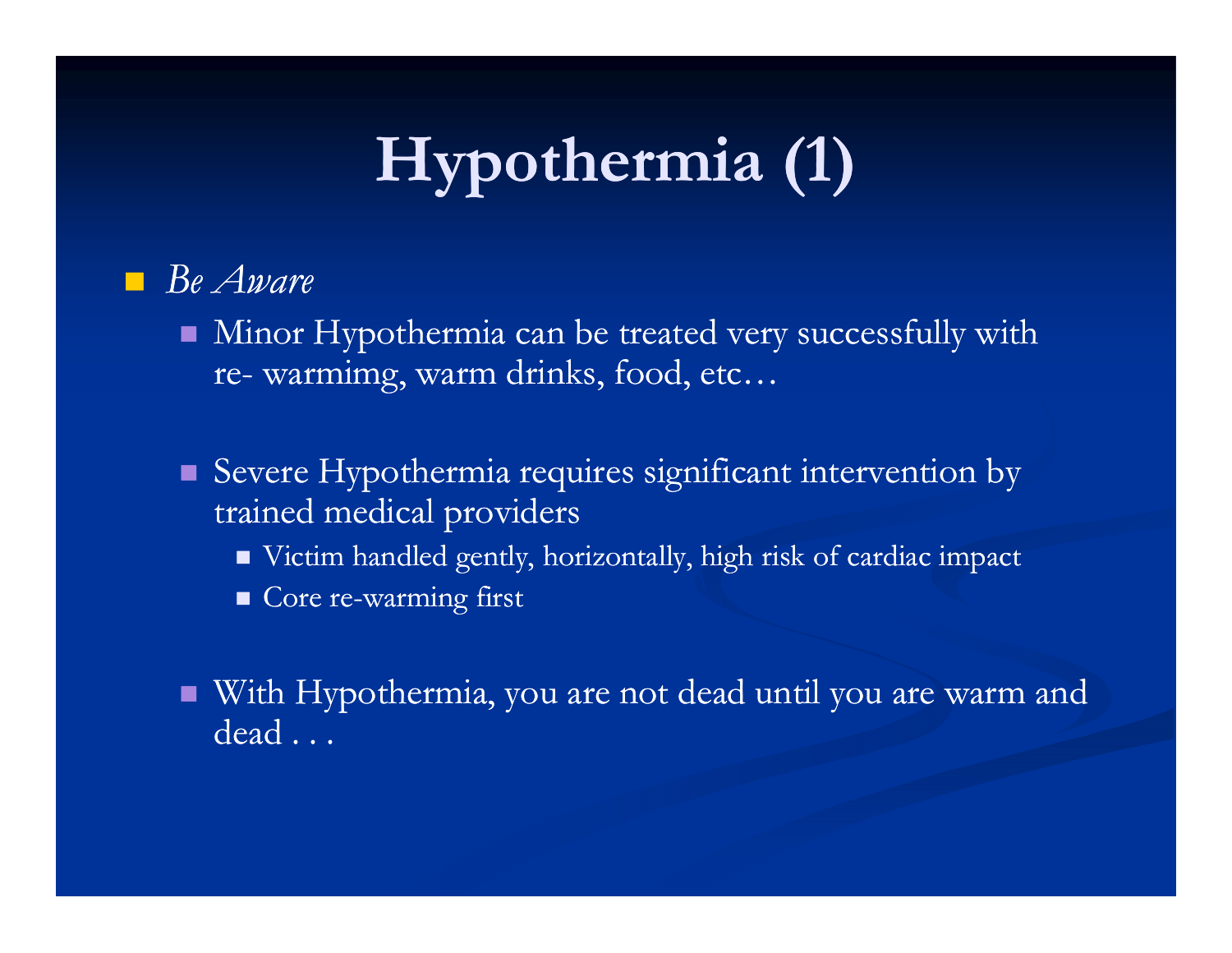#### **Post Rescue Collapse**

#### *Be Aware*

 Afterdrop: With severe Hypothermia, body temperature will continue to drop

- $\blacksquare$  Handle victim gently, keep victim horizontal, time of cardiac risk
- **Professional rescuers and transport to a medical** facility required.